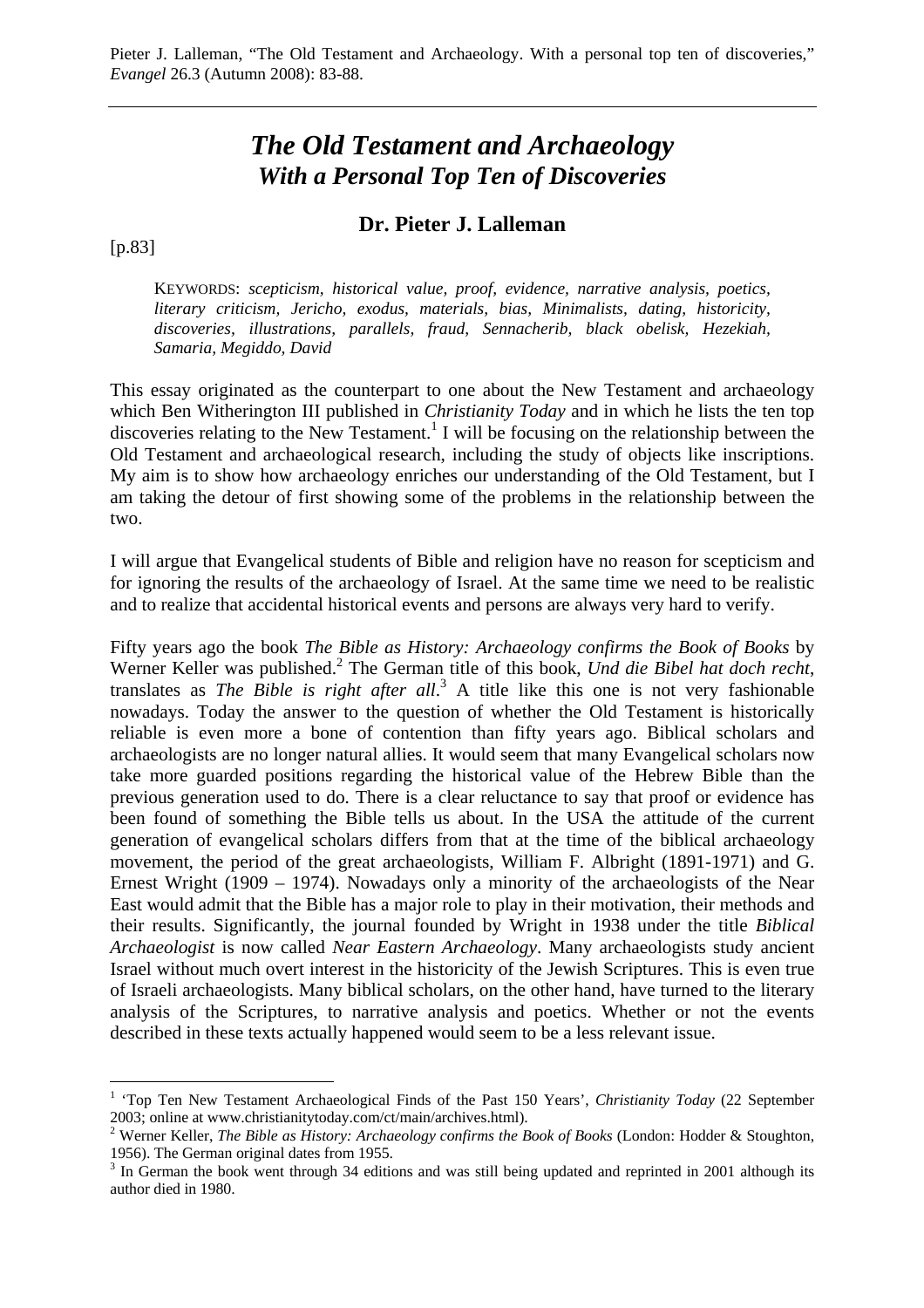The onset of literary criticism in the nineteenth century led to the rise of a critical orthodoxy which dates much of the Old Testament in the exilic or even post-exilic period. This meant that a large gap opened between the records and the events described in them. The historical reliability of the texts was questioned although all parties realized that proximity to source and reliability are not intrinsically connected, either positively or negatively. However, in their dealings with the hypotheses of literary criticism, orthodox scholars were hoping to receive help from archaeology which was seen as a more factual discipline. For a while this indeed seemed to be what happened. In more recent times, however, we are seeing a split between archaeologists and biblical scholars which would seem to be the result of two developments: on the side of the biblical scholars the absence of spectacular and convincing archaeological discoveries has led to some embarrassment about the lack of positive results, whereas on the side of the archaeologists the interpretation of results now takes place from a more sceptical viewpoint than in the generation of the biblical archaeology movement. We will deal with both these developments in order.

#### **WHAT ARE WE WAITING FOR?**

In fewer cases than was thought the Old Testament can actually be shown to be correct, and in other cases it does seem

#### [p.84]

 $\overline{a}$ 

as if it is incorrect. A well-known example is Jericho, where the work of John Garstang in the nineteen-thirties seemed to confirm the veracity of the biblical story but where Kathleen M. Kenyon in the fifties did not find evidence for destruction by Joshua and the invading Israelite tribes. $4$ 

In the same way many things have not been found which orthodox Christians were expecting would surface as the result of much hard work. Archaeology may have supplied us with much background information but evidence for the existence of biblical characters such as Noah, Abraham, Joseph, Samuel and Solomon simply has not surfaced. In a way this is not surprising for, as I said in the introduction, accidental historical events and persons are hard to verify anyway, but there was hope that texts would be found. However, the land of Israel yields very few texts, and the Old Testament is still the only major text about the history of the Jewish people before Alexander the Great.<sup>5</sup>

Another specific example of absence of evidence is the story of the exodus from Egypt, the journey through the wilderness and the settlement in Canaan. Over recent years scholars such as James K. Hoffmeier have been collecting much material about the historical backgrounds to Israel's stay in Egypt, the exodus and the desert period.<sup>6</sup> In doing so they have increased the probability that the biblical stories are based on historical events – but there is as yet no direct evidence that this part of the Old Testament is historically reliable.<sup>7</sup> As a result biblical

<sup>&</sup>lt;sup>4</sup> Kathleen M. Kenyon, *Digging up Jericho* (London: Benn, 1959).

<sup>&</sup>lt;sup>5</sup> There is, of course, the Jewish historian Josephus but he is not an independent witness, being dependent upon the Scriptures.

<sup>6</sup> James K. Hoffmeier, I*srael in Egypt. The Evidence for the Authenticity of the Exodus Tradition* (New York: OUP, 1997); James K. Hoffmeier, *Ancient Israel in Sinai. the Evidence for the Authenticity of the Wilderness Traditions* (Oxford: OUP, 2005).

The evidence in Kenneth A. Kitchen, *On the Reliability of the Old Testament* (Grand Rapids: Eerdmans, 2003) is also largely implicit; see the review in *Themelios* 30/3.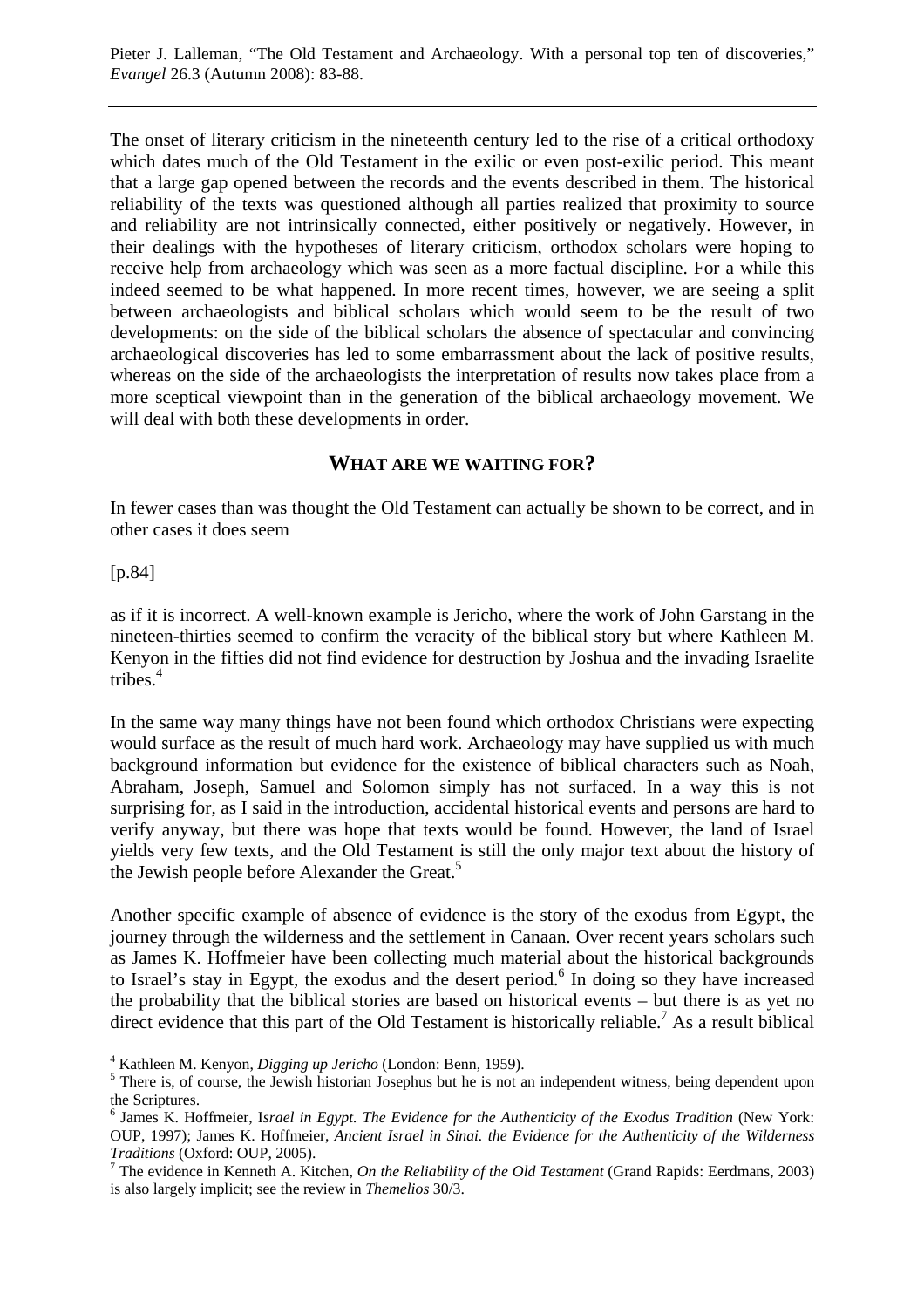historians, if they believe in an exodus at all, remain divided between those who situate the exodus in the fifteenth century and those who opt for the thirteenth, and the pharaoh of the exodus remains elusive.

# **PAUCITY**

Not only do we have few texts in comparison to many surrounding nations,  $\delta$  we also have relatively few objects from Israel in Old Testament times. Several factors will have contributed to this relative dearth of materials.

- 1 The material culture of Israel was poorer than that of neighbours such as Egypt and Mesopotamia. Places and strongholds will have been lesser in size and poorer in quality. The population was less numerous.
- 2 The other peoples often left us reports about victories won, images and statutes of deities and objects relating to life after death (Egypt). Such objects were less important for the religion of Israel; some were even condemned altogether in the Old Testament. This is not to deny that images of idols existed: we know that worship of idols took place on a rather large scale. But it is to say that these idols did not easily survive because every now and again the statues would be smashed up by kings such as Hezekiah and Josiah.
- 3 The conquest in 587 BC and subsequent exile led to the destruction and disappearance of many objects. For the temple in Jerusalem at least, 2 Kings 25 describes a very thorough destruction and looting, and the fact that the site then lay bare for some 50 years gave the erosive elements free rein. Similar depopulation and exposure to erosion probably destroyed many other sites in Judea as well.
- 4 When longer documents were written, the normal writing material in Israel was the perishable papyrus rather than clay, leather or parchment.
- 5 The worship of the God of Israel was supposed to be without visible aids outside the temple of Jerusalem, without glorification of the king, and without costly preparations for life after death. Once the temple was destroyed such worship would hardly leave behind many interesting objects for later scholars or treasure hunters.
- 6 The site of the temple is currently occupied by Muslim sanctuaries and can't be investigated.<sup>9</sup>

All in all it is not really a surprise that ancient Israel had left us more meagre remains of material culture than major cultures such as Egypt and Assyria.

On the other hand the Hebrew Bible is unique in size and as a historical document, but the critical orthodoxy firmly and pervasively distrusts this source. This prejudice has now travelled from the theologians to the archaeologists, as we shall see in a moment, but that

<sup>&</sup>lt;sup>8</sup> From countries like Ammon, Edom and Moab we have even fewer.

<sup>&</sup>lt;sup>9</sup> Over the last few years the Palestinians have illegally excavated under the temple mount in order to create an underground mosque. The thousands of tons of debris were taken to the Kidron Valley. Scholars such as Prof. Gabriel Barkay are currently sifting through it. Their findings so far largely relate to NT times and later rather than to the Old Testament period.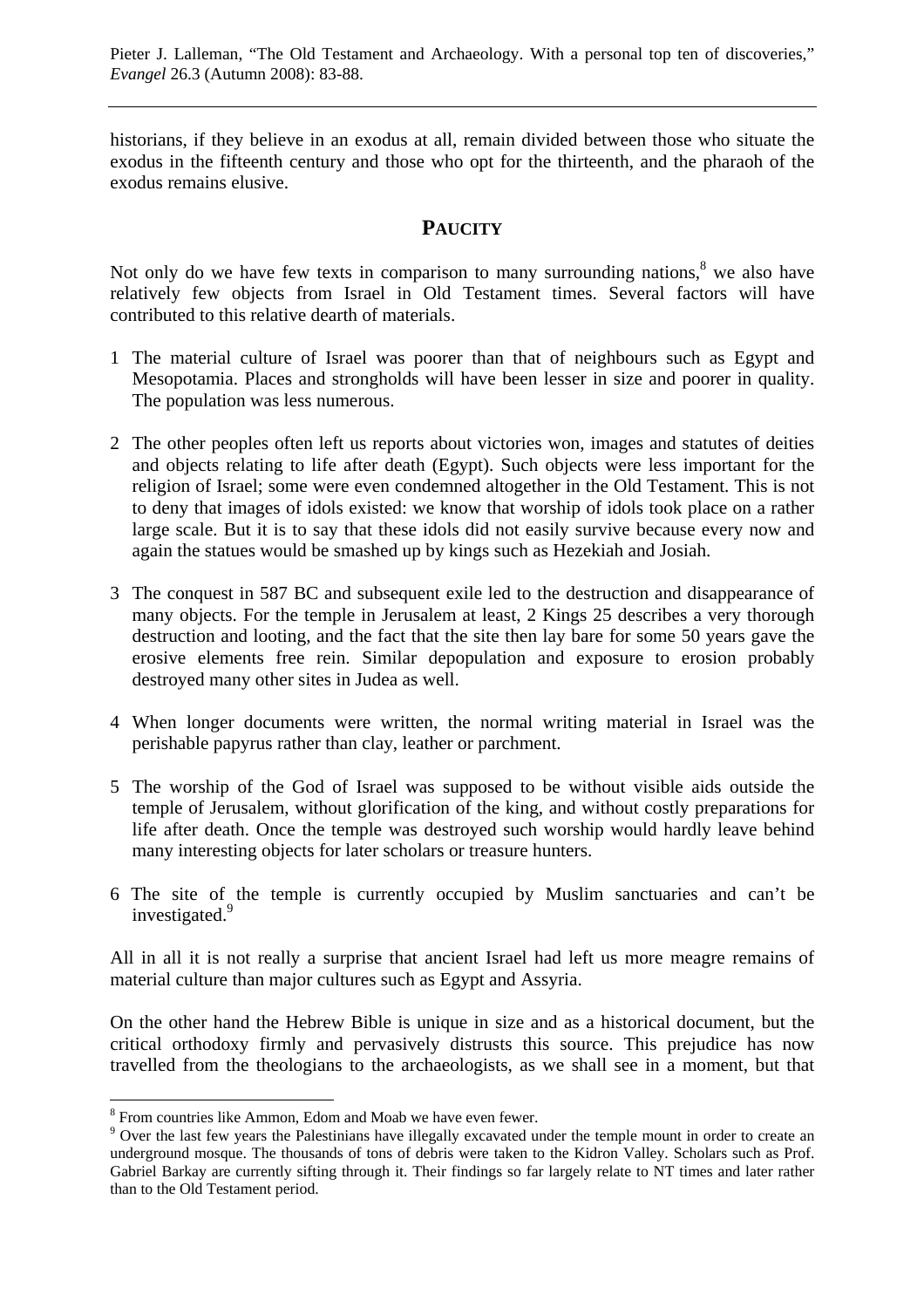should not make it any more credible in the eyes of Evangelical scholarship. It is of course correct that the Bible is not a product of unbiased historiography, but is it therefore less reliable if read in an informed way? The verdict of bias applies just as much to every other 'historical' text from the ancient Near East. For example, the famous prism of King Sennacherib of Assyria (number 1 below) proudly tells us that he 'shut up [King Hezekiah] like a bird in a cage', but it never continues to admit that the great king subsequently failed to capture the hapless little town of Jerusalem and had to retreat unsuccessfully. That Sennacherib was indeed defeated, however, is not only revealed in the Scriptures but can be deduced from the fact that he has not left us a record of victory!

## **CONTEMPORARY POSITIONS**

We now move to the shifting presuppositions of the archaeologists. As in all scholarly disciplines, what one person regards as an established fact is merely a wrong interpretation in the eyes of somebody else. Old Testament archaeology is no exception to this general rule. The biblical archaeology movement has been succeeded by a new generation, many of whom are openly sceptical about the usefulness of the Old Testament for their discipline. Two contemporary examples of sceptical approaches to the available evidence spring to mind.

- 1 A rather vocal group, the so-called Minimalists, is convinced that the Old Testament does not contain any historically reliable information about the period before the Babylonian exile in the sixth century BC. So they argue not only that the Old Testament documents date from after the exile – whereas many scholars would date the final versions of many texts during the exile – but they also conclude that the amount of historical information contained in them in negligible. Because two of these Minimalists are connected to the University of Copenhagen, the group is sometimes also called the Copenhagen school.<sup>10</sup>
- 2 The leading archaeologist, Professor Israel Finkelstein, dates important discoveries made in cities such as Hazor and Megiddo a century later than was conventionally done, i.e. in the ninth rather than in the tenth century B.C.

 $[p.85]$ 

His basis for doing so is a new way of dating the pottery found in the relevant layers. As a result, the massive buildings in these cities can no longer be attributed to King Solomon but have to stem from the period after his death.<sup>11</sup> The new dating of the pottery, however, is by no means generally accepted. Finkelstein's next step is the denial of the historicity of David and Solomon on the argument that absence of evidence for their large kingdom is evidence of absence – which is a weak argument in any scholarly discipline but most certainly in archaeology. Small wonder that some of his opponents accuse him of bringing up the whole issue of the redating of the pottery specifically in order to eradicate the evidence for David and Solomon! However that may be, Finkelstein's explicit presupposition, like that of the Minimalists, is that the Old Testament is historically

 $\overline{a}$  $10$  The Copenhagen Minimalists are Thomas L. Thompson and Niels P. Lemche. Another leading figure is Philip R. Davies from Sheffield. See Herschel Shanks, 'Face to Face: Biblical Minimalists Meet Their Challengers', *Biblical Archaeology Review* (July/August 1997).<br><sup>11</sup> See also item 8 in the top ten below.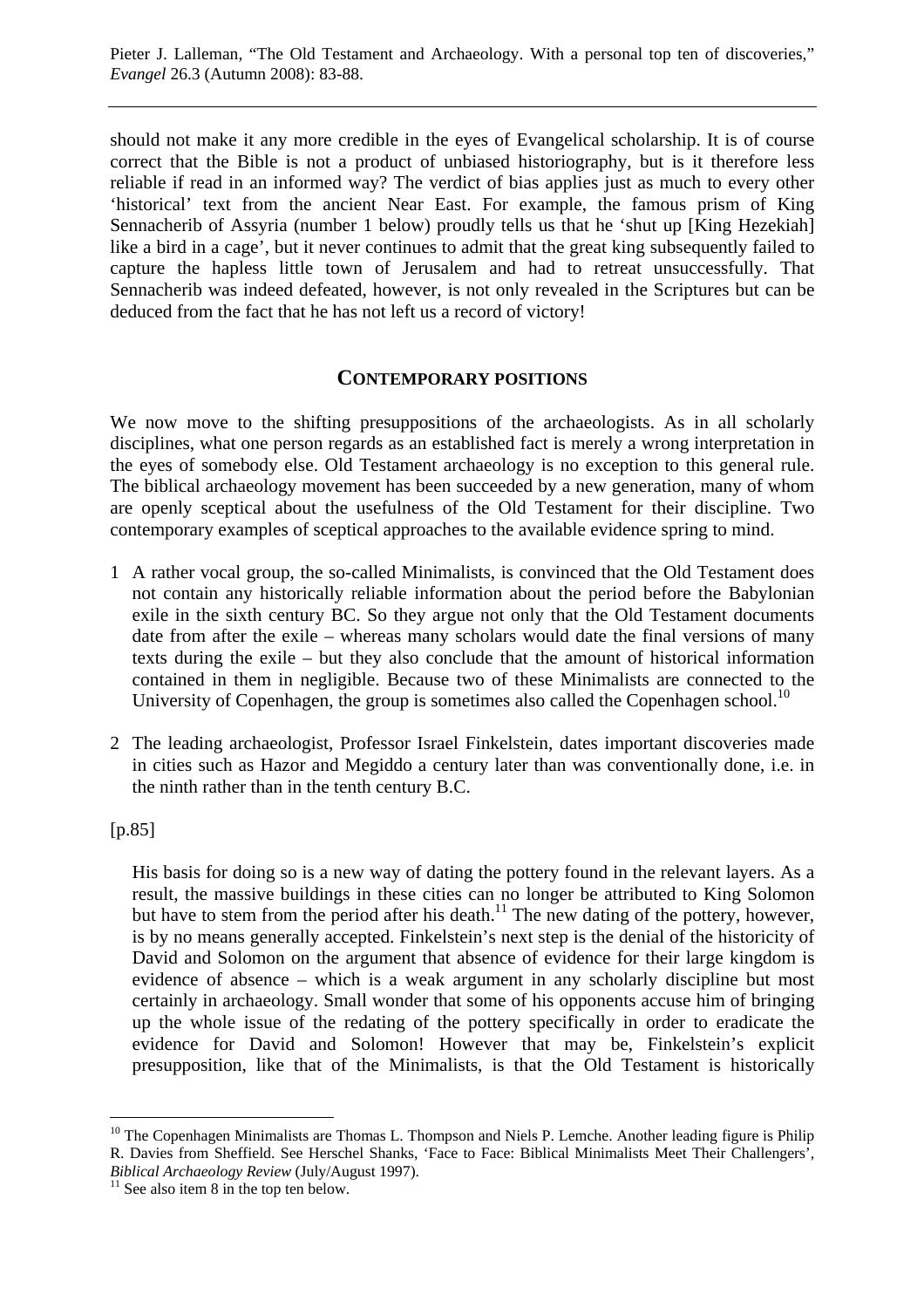unreliable in what it says about anything prior to the period of King Josiah.<sup>12</sup> An increasing number of Israeli archaeologists, especially those related to Tel Aviv University, agree with him.

#### **SOME RECENT DISCOVERIES**

Despite the scepticism new discoveries are still being made. Two examples will do, a small and a large one.

- 1 The transition from Bronze Age to Iron Age in Israel coincides with the rise of the monarchy (Saul. David). So when Deuteronomy 3:11 tells us that king Og of Basan, who belongs to the period of the settlement, had an iron bed, it opens itself up to the criticism that it is a late composition which is ignorant of the material culture of previous eras. But is that criticism justified? The leading archaeologist Alan Millard has shown that it is not. First, the bed is clearly mentioned as a rarity so the author doesn't generalise about the materials used at the time. In the second place, Millard shows that a bed strengthened with iron is meant, not a wholly iron bed. Third and probably most importantly, the first iron objects already appeared in the Late Bronze Age.13 Rather than an embarrassment, the text in Deuteronomy is remarkably accurate.
- 2 One recent discovery could potentially be extremely important although it is still too early to call. In 2005 Eilat Mazar, one of the minority of Israeli archaeologists who is actively trying to connect Scriptures and archaeology, set out to find evidence for the existence of King David and within a few weeks she claimed that she had in fact found David's palace at one of the highest spots of Jerusalem, near the so-called Stepping-stone structure.<sup>14</sup> If this is true it would be a great breakthrough because so far nothing in Jerusalem could be positively connected with the period of David and Solomon. In 2005 Mazar could expose only some 10 percent of a rather large stone structure and her work will continue for a while. Yet, as some people have said, even if this is not David's palace but a fortress, someone else's palace or a temple, it is the first discovery of a large construction from the early Israelite period anywhere in Jerusalem. As such this building alone may suffice to overturn the idea of Finkelstein and many others that at the time of David Jerusalem was just a small village.

In all this it is ironic to note that it is considered problematic that Mazar takes her Scriptures seriously and that she is funded by a wealthy American. (Historically most digs have been funded by people who expected results.) These two facts a priori disqualify her and her work in the eyes of the Palestinians, the Minimalists and many others. Israel Finkelstein has shown his hand by calling Mazar's work 'Messianic eruptions in biblical archaeology'.

As this is work in progress I have not included this discovery in the top 10 below. Yet if it is really David's palace, it deserves the number one spot!

<sup>&</sup>lt;sup>12</sup> See Israel Finkelstein and Neil Asher Silberman, *The Bible Unearthed: Archaeology's New Vision of Ancient Israel and the Origin of Its Sacred Texts* (New York: Free Press, 2001).<br><sup>13</sup> Alan R. Millard, 'King Og's Iron Bed: Fact or Fancy?' *Bible Review* 6.2 (April 1990), 20.<br><sup>14</sup> E. Mazar, 'Did I find King David's palace?', *B*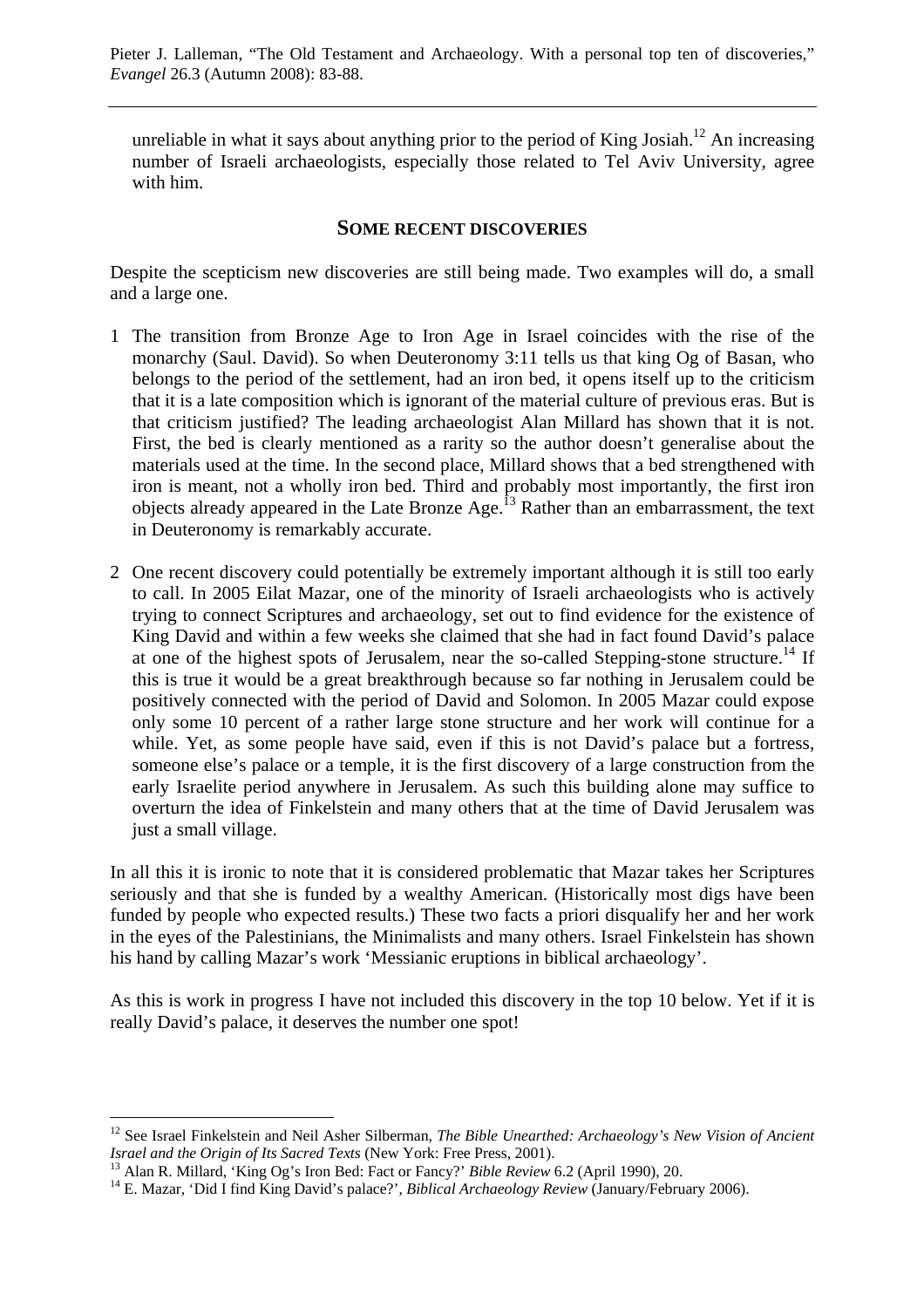#### **USEFULNESS**

We now turn to the positive use and the results which have been achieved by Old Testament archaeology. The archaeology of the Holy Land functions as a scholarly discipline which brings to light evidence for the world of the Bible and which helps us study its historical aspects. There are basically three closely related ways in which archaeology supports the reading and study of the Jewish Scriptures.

(1) Archaeology can provide illustrations and illuminations of the Bible and its world. Since the early nineteenth century, large amounts of material have been discovered which shed light on the Old Testament. Most of it is from outside Israel and much stems from Mesopotamia, the present day Iraq. Beautifully illustrated books are published which shed light on the ancient texts.15 For example, we have come to know a great deal about the ancient city of Ur from which Abraham came. Centuries before Abraham's time the city already had a remarkable civilisation and wealth. Texts from another city, Nuzi, tell us that married couples who remained childless let a female slave bear them a child; the fact that Abraham and Sarah did the same was therefore quite normal. The palaces of the Assyrian kings in Nineveh and Nimrod have rendered countless treasures, among which are chronicles of the Assyrian kings which helped reconstruct the chronology of the kings of Israel.<sup>16</sup> We now know what the potter's pot looked like (Jeremiah 18) and painters such as Rembrandt and Rubens would have to change the robes of their biblical characters considerably. The reference to golden cups at the Persian court in Esther 1 is illuminated by the discovery of large quantities of gold in Persia. It would be easy to multiply the illustrations of what daily life and worship looked like in ancient Israel.

#### **PARALLELS**

(2) Some of the above examples have already taken us to the second use of archaeology. Ever since the systematic discoveries of the ancient Near East began in the nineteenth century, archaeology has rendered many parallels with the nations and cultures which surrounded Israel. We now know that Israel's neighbours had creation stories, tales about great floods, myths, temples and altars. They also had their deities and statues. In many respects Israel is not as unique as it had always – rather naively – been assumed to be. Many biblical data have become more understandable and more verisimilar, but also more 'of this world'.<sup>17</sup> Comparison has

[p.86]

helped us understand the similarities as well as the differences between Israel and its neighbours.18 The discovery of the laws of the Babylonian king Hammurabi, which predate

<sup>15</sup> See e.g. Rhys Carpenter *et al*., *Everyday Life in Ancient Times* (Washington, D.C: National Geographic, 1958) and Alan R. Millard, *Treasures from Bible Times* (Tying: Lion, 1985).<br><sup>16</sup> E.A. Wallis Budge and L.W. King, *Annals of the Kings of Assyria* (London: Harrison and Sons, 1902); D. J.

Wiseman, *Chronicles of the Babylonian Kings (626-556) in the British Museum* (London: British Museum, 1956).

<sup>&</sup>lt;sup>17</sup> For a theological reflection on what this implies, see Peter Enns, *Inspiration and Incarnation. Evangelicals and the Problem of the Old Testament* (Grand Rapids: Baker Academic, 2005).

<sup>&</sup>lt;sup>18</sup> For collected texts see James B. Pritchard, *Ancient Near Eastern Texts: Relating to the Old Testament* (Princeton: Princeton University Press, 1955); now succeeded by William W. Hallo and K. Lawson Younger, *The Context of Scripture Vols. 1-3* (Leiden: Brill, 1996-2002).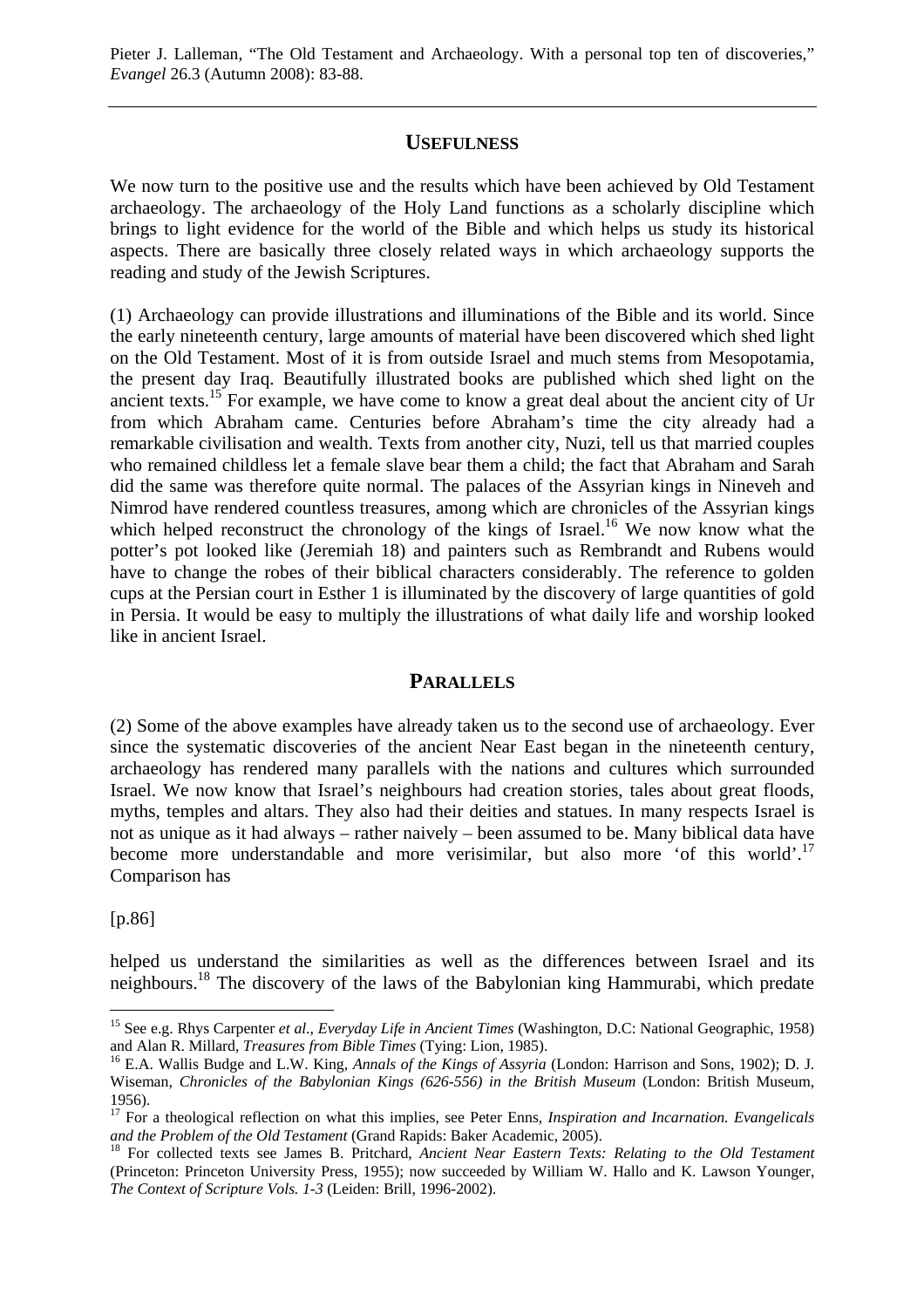those given to Israel by Moses, supports an early date for (the writing of) the Pentateuch and enables us to compare the two law codes.<sup>19</sup>

(3) The third use of archaeology is that which looks at the facts from an apologetic perspective and with Werner Keller tries to say that 'the Bible is right after all'. It is this apologetic use which is currently more problematic than it used to be. We must always remember that by definition it is not easy to prove the truth of unique and unrepeatable historical events without the help of written sources. For example, the name of Baruch, Jeremiah's secretary, has been found on clay seals; this would suggest that the stories about him in the Book of Jeremiah are accurate but it does not amount to proof.

# **PERCEIVED AND REAL FAKES**

At the moment the reputation of biblical archaeology is at stake because there are suspicions of fraud and forgery. In 2002 an ossuary (a kind of burial box) came to light which according to its inscription was used for 'James son of Joseph brother of Jesus'. If authentic, it would be a most remarkable piece of evidence not only for James, the leader of the church in Jerusalem and one of the brothers of Jesus, but also for Jesus himself. It would indeed be the oldest surviving evidence because James was killed in AD 62. For several reasons – some of which might not be merely scholarly – many argue that this ossuary is too good to be true and its authenticity is heavily disputed.<sup>20</sup> The person who had it in his antiques shop in Jerusalem was accused of forgery and falsification by the Israeli authorities and a court case was started against him. To me personally the fact that the trial is dragging on slowly indicates that it is at least hard to prove the ossuary's inscription a fake.

In its stride the ossuary has also caused other famous discoveries to become disputed, such as an ivory pomegranate alleged to stem from Solomon's temple with the inscription, 'Sacred donation for the priests of the house of [Yhw]h', which has been exhibited in the Israel Museum since 1998, and a more recently discovered inscription which mentions the temple.

In all these cases we have to do with objects of which the provenance is uncertain, that is to say whose place and date of discovery is unknown and which just appeared on the antiques market. It is alleged by the authorities that original but simple antiquities were taken and inscriptions or ornamentation were added in order to increase their relevance and ... their value. Whatever the outcome of the trial, objects of unknown provenance will remain problematic. However, the large majority of archaeology discoveries stem from known places and were made by members of teams so that their authenticity can't be disputed. To these we now return.

## **A PERSONAL TOP 10 FOR THE OLD TESTAMENT**

Here follows a list of the ten most important discoveries relating to the Old Testament. Drawing up a list like this cannot but be subjective. To compensate for the subjectivity, the items are not listed in order of priority but in the order in which they were discovered. It is

<sup>&</sup>lt;sup>19</sup> M.E.J. Richardson, *Hammurabi's Laws: Text, Translation and Glossary* (Sheffield: Sheffield Academic Press, 2000).

<sup>&</sup>lt;sup>20</sup> It is ignored on the 700plus pages of James H. Charlesworth (ed.), *Jesus and Archaeology* (Grand Rapids & Cambridge: Eerdmans, 2006).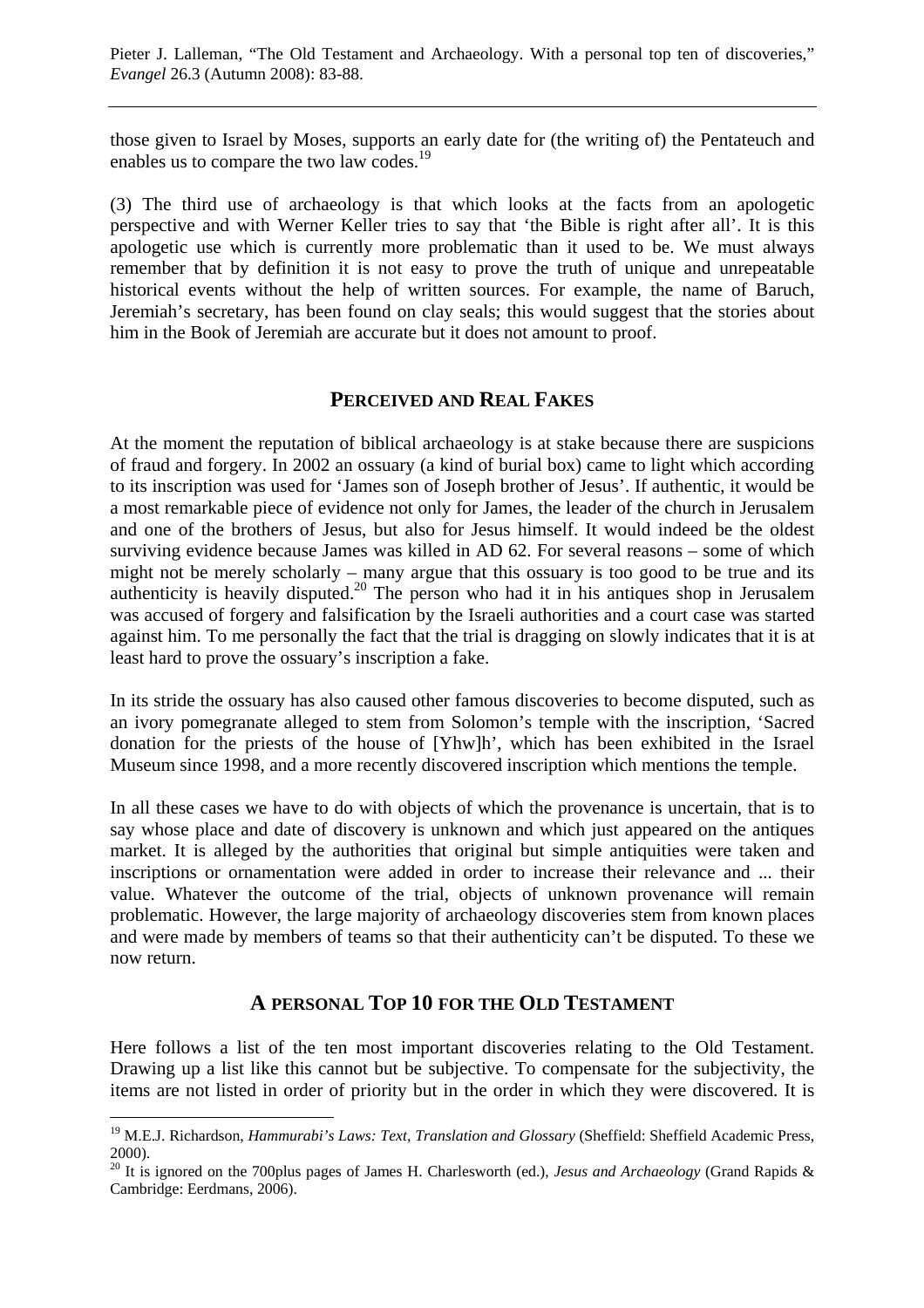remarkable that most were found either before 1900 or recently. This last fact can keep us full of expectation and on the alert. Also note that the first three and the fifth objects are all in the British Museum.<sup>21</sup>

- 1 The cylinder of the Assyrian king Sennacherib which is known as the Taylor Prism after the person who brought it to England. The hexagonal clay cylinder, less than 40 cm high, contains long descriptions of eight campaigns of the king in minute cuneiform script. At one point Sennacherib tells that he wanted to punish king Hezekiah for not submitting to his power and that he locked him up in Jerusalem 'like a bird in a cage'. That was in the year 701 BC. The cylinder's text sheds much light on an important period in the history of Judah (cf. Isaiah 36-37 = 2 Kings 18-19). Found at Nineveh in 1830.
- 2 The black obelisk of the Assyrian king Shalmanesser III, a statue erected to glorify the deeds of the mighty king. On one of the panels on the two metre high stone obelisk some Israelites are shown prostrate and bringing tribute. Among them is either king Jehu in person or a high ranking servant of his. Remarkably Jehu is referred to as 'son of Omri', showing that from the point of view of the Assyrians Omri had been a key person in the history of Israel. Other persons mentioned on the obelisk are the kings Ben-Hadad and Hazael of Aram (Syria) whose names we know from 2 Kings. Found in Nimrud in 1846.
- 3 The cylinder of the Persian king Nabonidus (555-539 BC) which refers to his son Belshazzar (Dan. 5). For a long time it was the only piece of evidence outside the Bible for the existence of this prince-regent, and it also explains the designation of Daniel himself as the third in the kingdom (Dan. 5:29), viz. after the real but absent king Nabonidus and the prince-regent. Four identical copies were found at the four corners of the *ziggurat* (temple tower) at Ur in 1854.
- 4 The tunnels which together formed the underground water supply of the city of Jerusalem, with the inscription in the tunnel of Siloam which was built under king Hezekiah. The first parts of this system were discovered in 1867 by Charles Warren but even recently Professor Ronny Reich has found more elements. The Gihon spring is the only natural source in Jerusalem which was however situated outside the old city walls. Reich found the foundations of a large, pre-Israelite tower with walls four metres thick which must have been built over the vulnerable spring. It was already known that King Hezekiah had a nearly horizontal tunnel dug so that water could flow from the spring into the city. It has recently become clear that the so-called Warren's shaft, a natural vertical shaft, cannot have been part of the water supply.
- 5 The Cyrus cylinder, the document in which the great king of Persia (559-530 BC) tells us that he conquered Babylon and captured king Nabonidus. He then sets out

# [p.87]

his policy of religious tolerance. Not only did he allow many exiles to return to their native countries, he also encouraged them to rebuild the temples of their respective deities. This small clay object illuminates the book of Ezra. Found in 1879.

 $\overline{a}$ <sup>21</sup> They are discussed in Terence C. Mitchell, *The Bible in the British Museum* (London: British Museum Press, 1988; 2nd ed. 2004).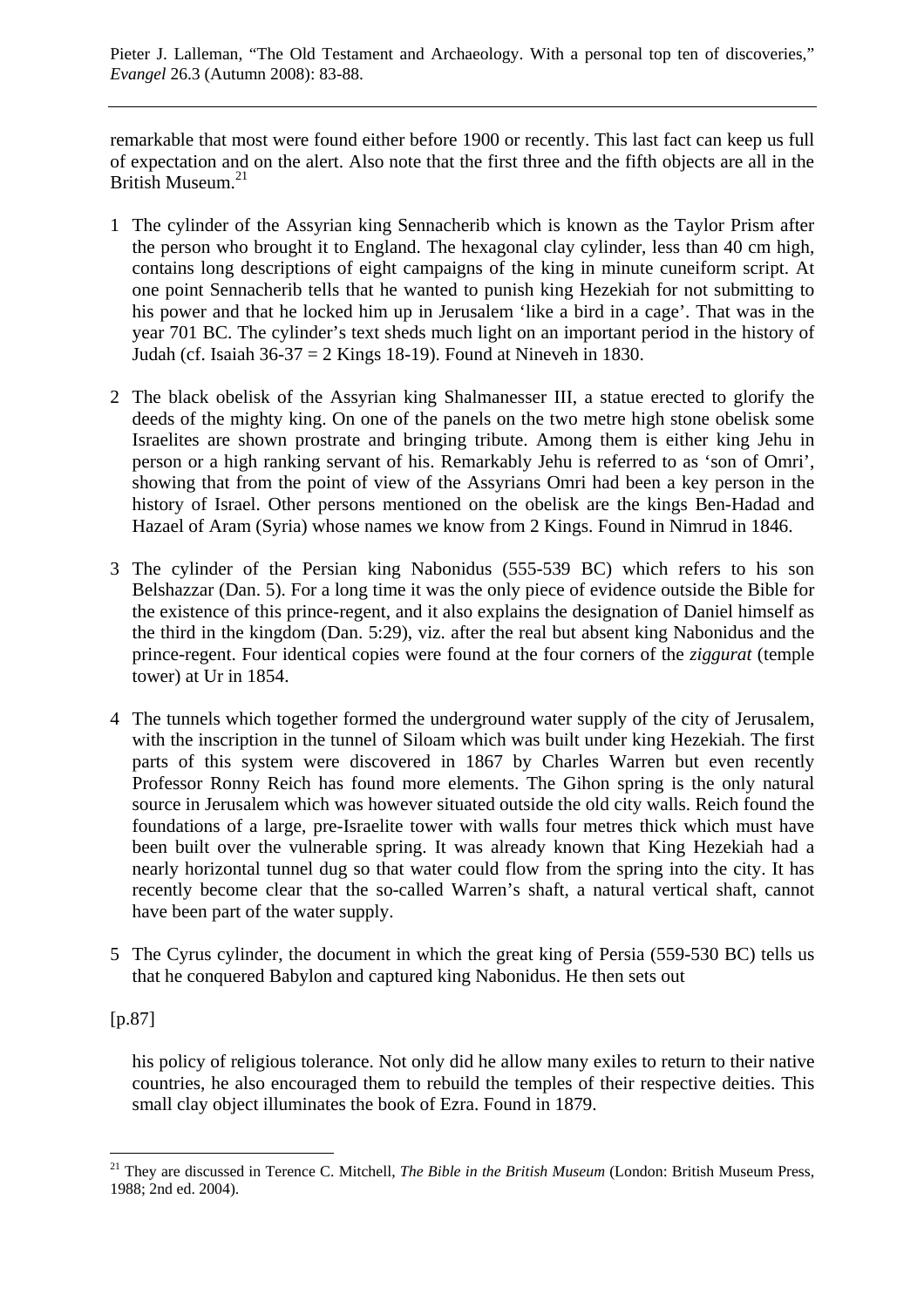- 6 The Merneptah stele, also known as Israel stele, from the Egyptian town of Thebes. This granite monument of Pharaoh Merneptah or Merenptah, son of Rameses II, dates from about 1200 BC and it contains the oldest reference to the name Israel. It thus testifies that a people named Israel lived in the country of Canaan about that time. The stele was discovered in 1896.
- 7 The royal palace in the city of Samaria, from which over the centuries most but not all ivories have been taken by robbers. According to 1 Kings 22:39, king Ahab built a palace which contained much ivory, and the prophet Amos heavily criticised the acquisition and display of this type of wealth at the expense of the poor (Amos 3:15; 6:4). The finds testify to the level of prosperity achieved in the kingdom of Israel. Discovered 1931-35.
- 8 In the fifties of the last century the general-turned archaeologist, Yigael Yadin, excavated at Hazor and compared the buildings he found there with previous discoveries at Megiddo and Gezer. The gates and walls of the three cities were not only of high quality, they also turned out to be from the same period, while the groundwork of the gates is nearly identical. As the buildings and the pottery found all stem from the tenth century BC, Yadin attributed them to the activities of king Solomon and regarded them as confirmation of 1 Kings 9:15. To be sure, no texts were found in any of these cities; any interpretation has to be based on the objects themselves. $^{22}$
- 9 In a man-made cave at Ketef Hinnom two tiny silver amulets were discovered in 1979. On the back of one of them it says 'property of Isaiah'. They contain words from the book of Numbers (6:24-26) and one of them also contains Deuteronomy 7:9. Although most scholars date them to around 600 BC and others even later, on the basis of the type of letters used, Erik Waaler now argues that they date rather from around 700 BC. Waaler compares the importance of these tiny pieces of silver to that of the famous Rylands papyrus of the Gospel of John which overnight brought down the latest possible date for the Gospel by about a century. Recently, advanced research methods such as progress in photography have enabled scholars to read yet more letters than before on the badly worn surfaces. Waaler also points to the combination of the two books of Numbers and Deuteronomy which are often attributed to different sources, arguing that the pieces of silver may testify to the existence of the Pentateuch around 700 BC.<sup>23</sup> A cautious response might be that the existence of fragments of text doesn't automatically prove the existence of the entire book.
- 10 Until recently the name of David had not been found once by archaeology so that doubts about his very existence could easily be voiced. However, since the nineties of the last century we have no fewer than three records containing his name! This is truly a dramatic turn round. The first reference to David was the now famous inscription from Tel Dan, found in three pieces in 1993-94, which contains a text written by a Syrian king who refers to king Ahaziah from the House of David.<sup>24</sup> Several years later David's name was also

<sup>&</sup>lt;sup>22</sup> Note that Finkelstein dates all these buildings a century later, as we discussed above.<br><sup>23</sup> Erik Waaler, 'A Revised Date for Pentateuch Texts? Evidence from Ketef Hinnom', *Tyndale Bulletin* 53 (2002), 29-55 [[http://98.131.162.170//tynbul/library/TynBull\\_2002\\_53\\_1\\_02\\_Waaler\\_KetefHinnomText.pdf\].](http://98.131.162.170//tynbul/library/TynBull_2002_53_1_02_Waaler_KetefHinnomText.pdf]) 24 Although not everybody accepts the text as a reference to a historical King David; see the discussions in K. A.

Kitchen, 'A Possible Mention of David in the late tenth Century BCE, and the Deity \*Dod as Dead as the Dodo?, *JSOT* 76 (1997), 29-44; A. Lemaire, 'The Tel Dan Stela as a Piece of Royal Historiography', *JSOT* 81 (1998), 3- 14; Kitchen, *Reliability*, 36-37, 90-92; and the minimalist George Athas, *The Tel Dan Inscription: A Reappraisal and a New Interpretation* (New York & London: Sheffield Academic Press, 2003).